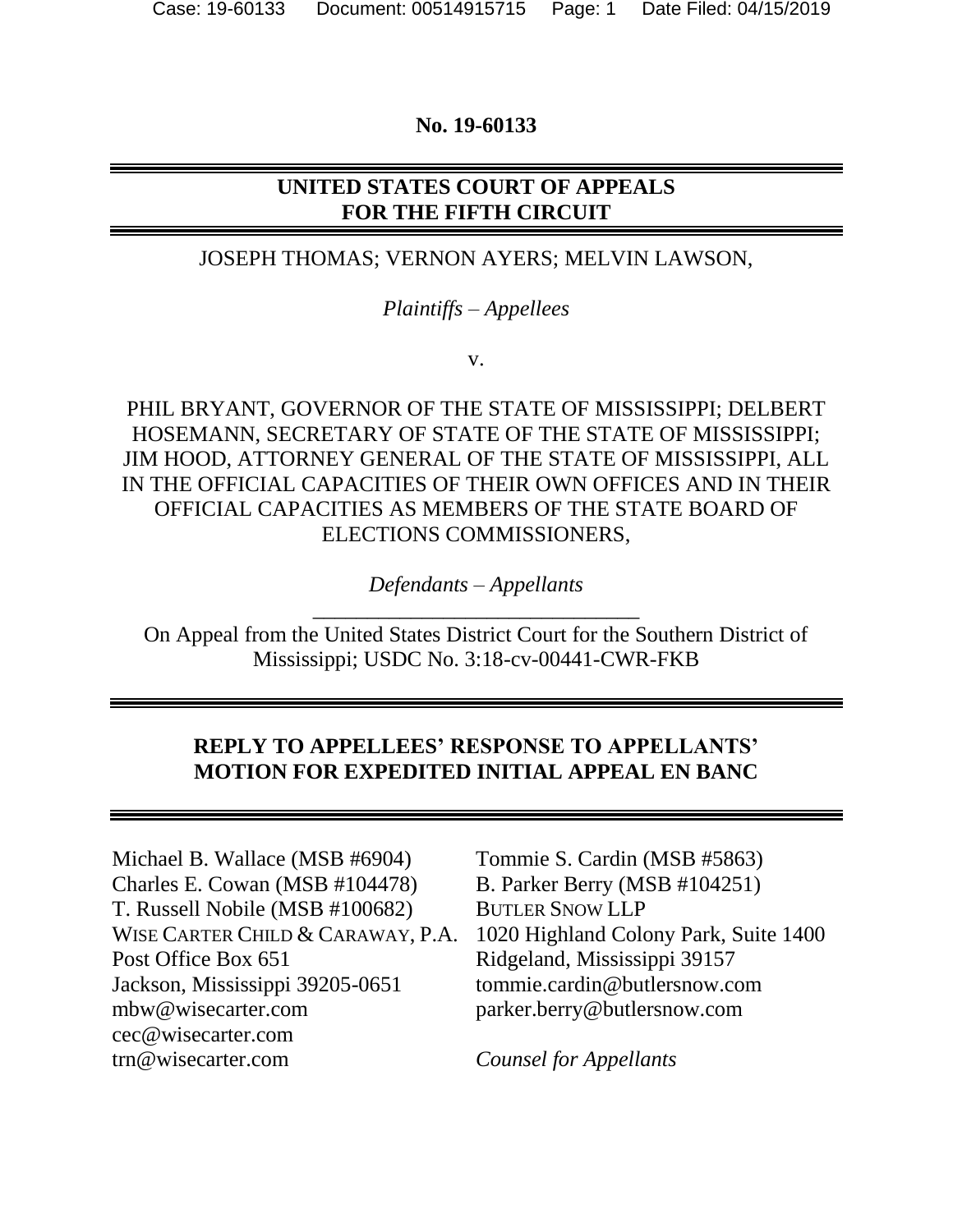# **TABLE OF AUTHORITIES**

# **Statutes**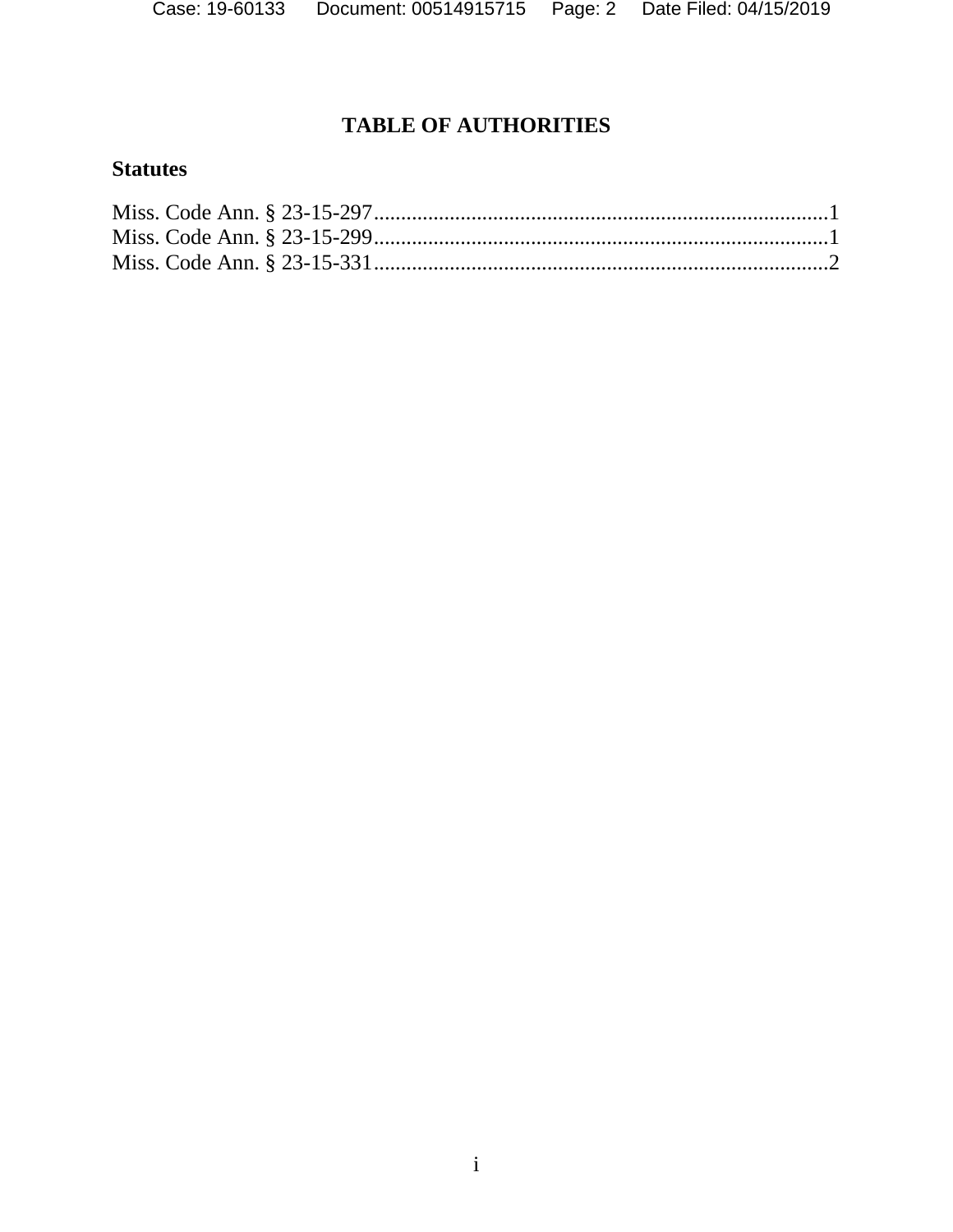1. Plaintiffs cite the district court's recitation of the timing of the filing of this lawsuit, noting the court's view that the timeframe was sufficient to litigate plaintiffs' claim. Response at 4. Subsequent events have proven the district court wrong.

2. Both the plaintiffs and the district court miss the mark on critical deadlines. The critical deadline in this case was the *beginning* of the qualifying period and not the *ending.* The qualifying period started on January 2, 2019 and when it started there had been no trial. Candidates started qualifying by paying the requisite filing fee based on district lines in effect on January 2, which had been in place since September 2012. *See* Miss. Code Ann. §§ 23-15-297; -299 (Rev. 2018). The trial was not even scheduled until the middle of the qualifying period, making it impossible to fully litigate plaintiffs' claim in time for there to be an orderly process for candidate qualifying and preparation for the first primary.

3. The fact that we are now past the extended qualifying deadline set by this Court in its stay order and we have another district in place pending resolution of this appeal demonstrates the necessity for expedited consideration of this appeal. Candidates are still unsure as to what district they will ultimately be running in. Expedited resolution of this appeal is necessary to afford the defendants sufficient time to get the names properly placed on the primary ballots to ensure as orderly of an election process as possible in the midst of the confusion

1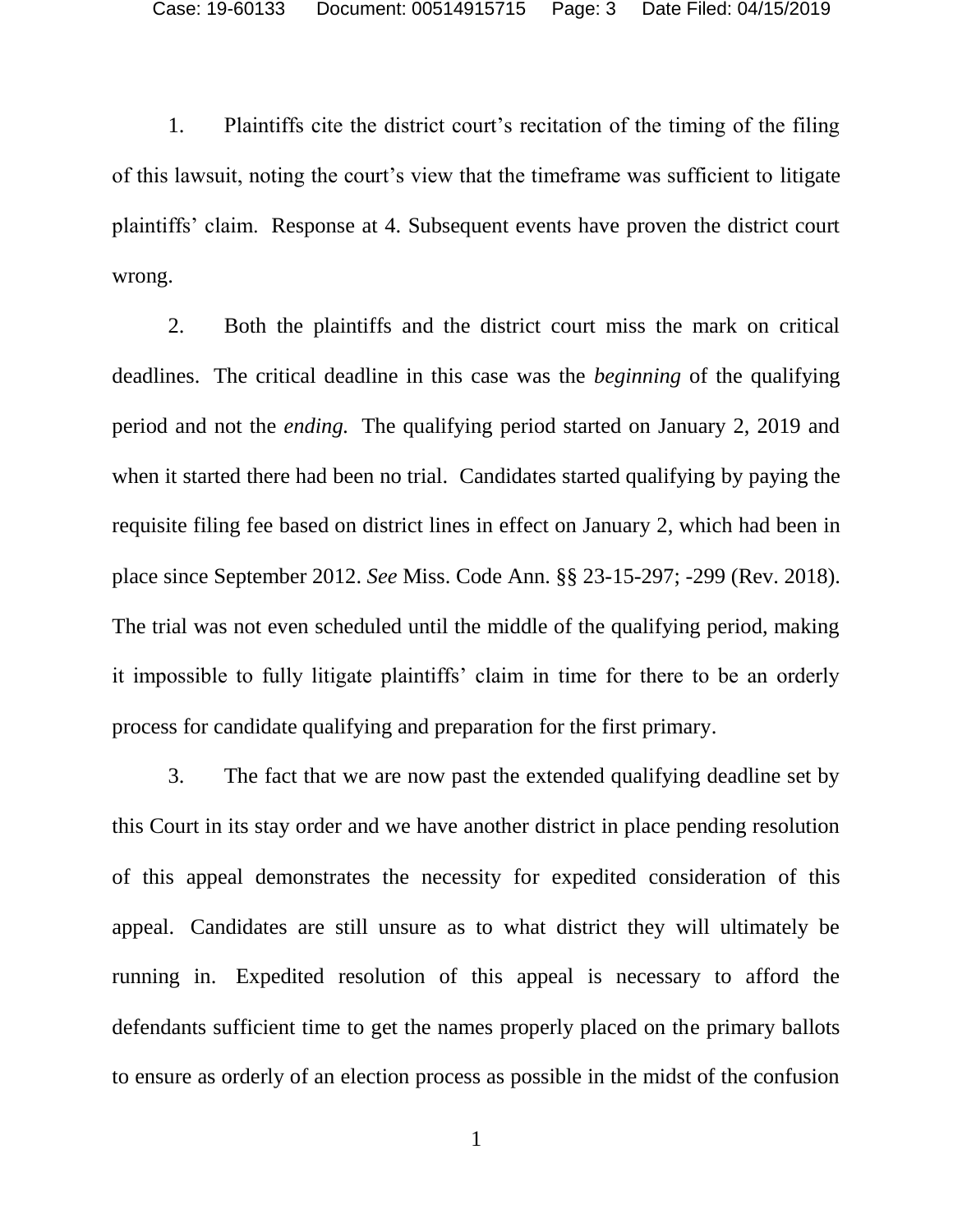created by plaintiffs' unexcusable delay in filing this lawsuit only six months before the beginning of the qualifying period. Expedited resolution also avoids the specter of having to call a special election if the districts change as a result of the appeal.

4. Even using the same timeframe as cited by the district court, this case still is not resolved. If there is to be resolution of this claim before statutory deadlines kick in, then this appeal needs to be expedited and heard before June 17, 2019, which is the deadline for publishing the sample primary ballot. Miss. Code Ann. § 23-15-331 (Rev. 2018).

5. Appellants intend to file their principal brief by Thursday, April 18, and ask that the Court establish an expedited briefing schedule that provides for the Plaintiffs-Appellees to file their response within 14 days with an additional 7 days for reply.

For these reasons, Governor Phil Bryant and Secretary of State Delbert Hosemann respectfully request that this Court expedite their appeal as requested in their initial motion.

2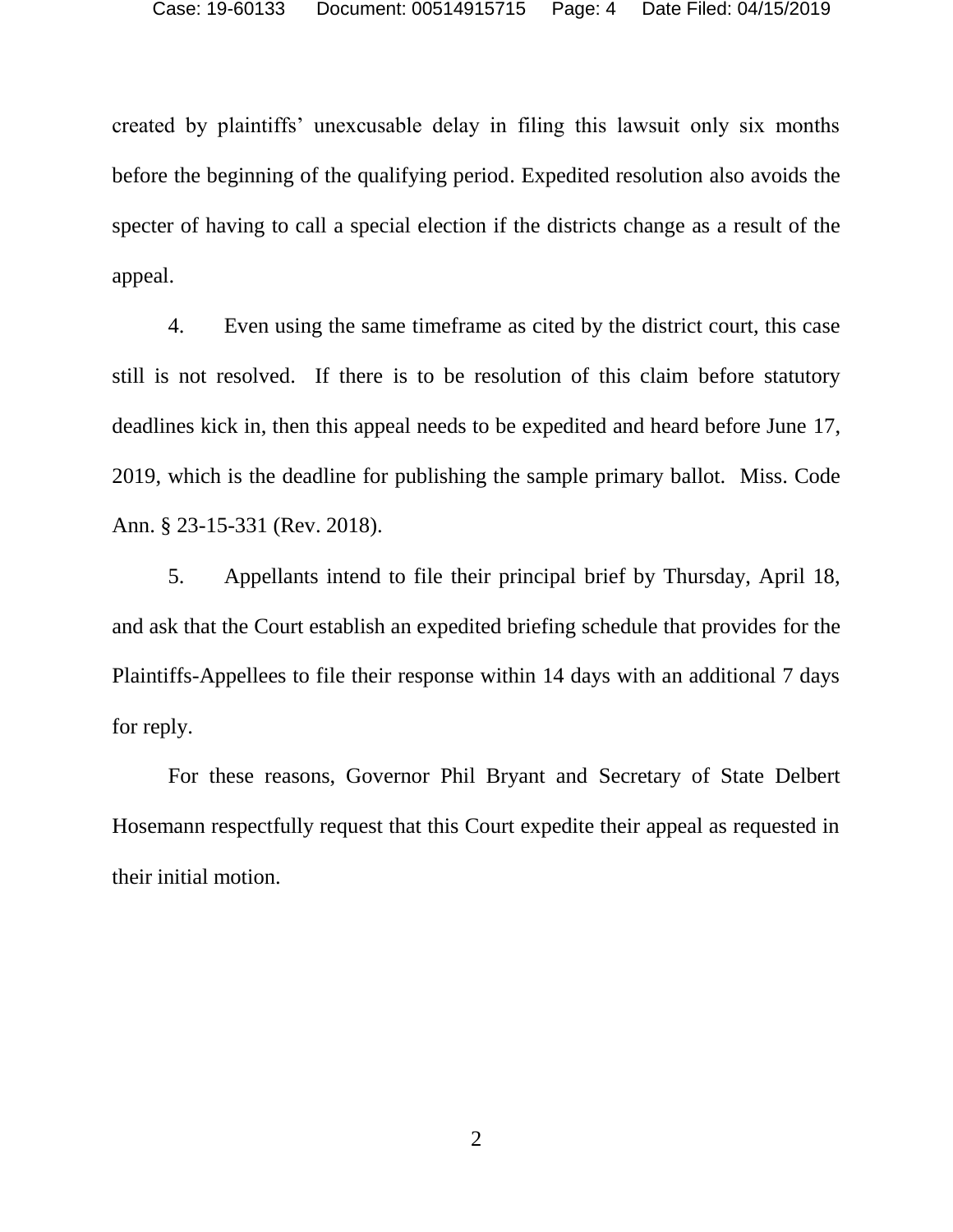This the15th day of April, 2019.

Respectfully submitted,

*s/ Tommie S. Cardin* TOMMIE S. CARDIN (MSB #5863) B. PARKER BERRY (MSB #104251) BUTLER SNOW LLP Suite 1400 1020 Highland Colony Parkway Ridgeland , MS 39157 Post Office Box 6010 Ridgeland, MS 39158-6010 Tel: (601) 985-4570 Fax: (601) 985-4500 E-mail: tommie.cardin@butlersnow.com E-mail: parker.berry@ butlersnow.com

*Attorneys for All Defendants-Appellants*

MICHAEL B. WALLACE (MSB #6904) CHARLES E. COWAN (MSB #104478) T. RUSSELL NOBILE (MSB #100682) WISE CARTER CHILD & CARAWAY, P.A. Post Office Box 651 Jackson, MS 39205-0651 (601) 968-5534 mbw@wisecarter.com

ATTORNEYS FOR DEFENDANTS-APPELLANTS PHIL BRYANT, GOVERNOR OF THE STATE OF MISSISSIPPI, AND DELBERT HOSEMANN, SECRETARY OF STATE OF THE STATE OF MISSISSIPPI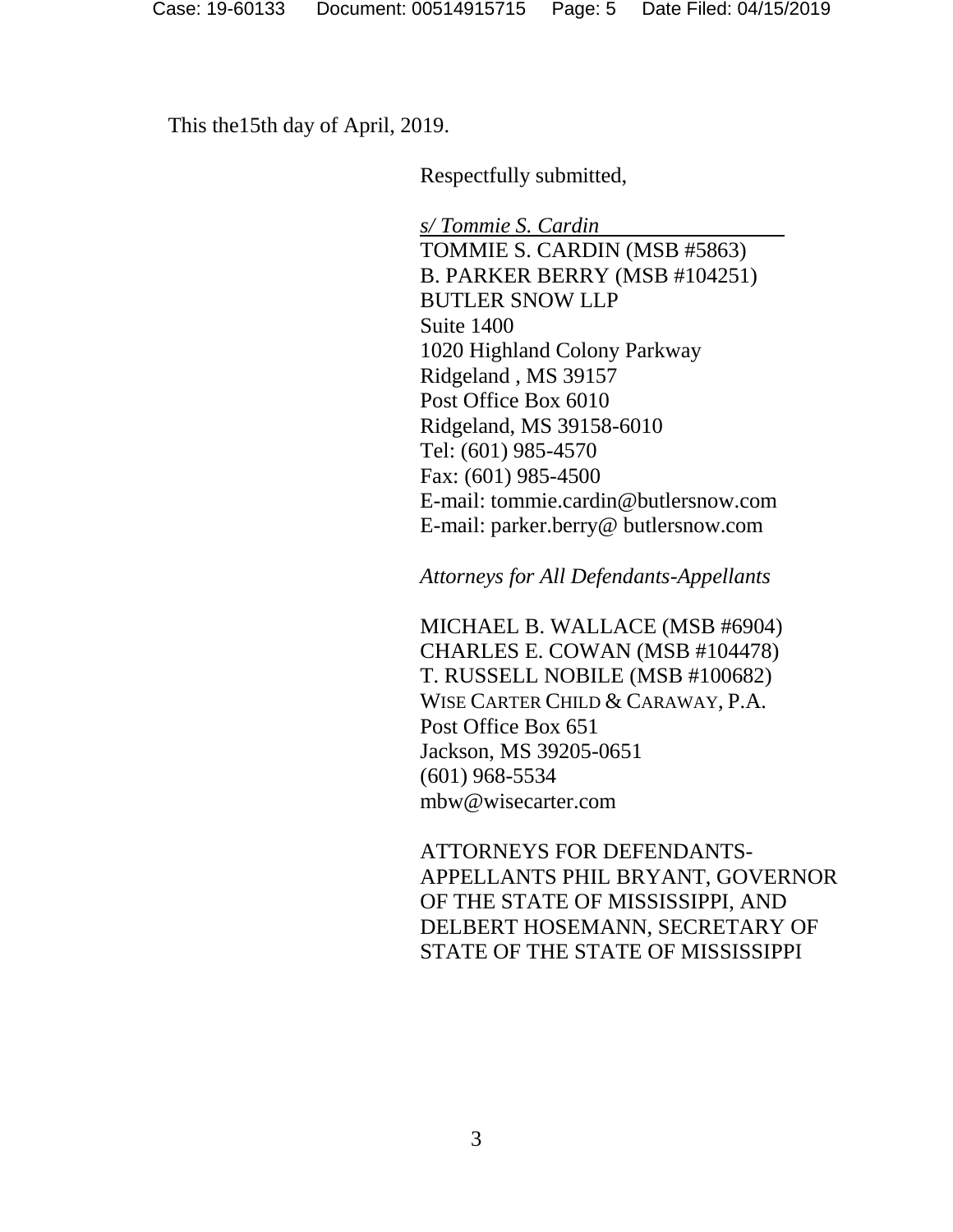## **CERTIFICATE OF SERVICE**

I, Tommie S. Cardin, hereby certify that I electronically filed the foregoing with the Clerk of Court using the CM/ECF system which will automatically send email notification to all counsel of record.

This the 15th day of April, 2019.

*s/ Tommie S. Cardin* TOMMIE S. CARDIN